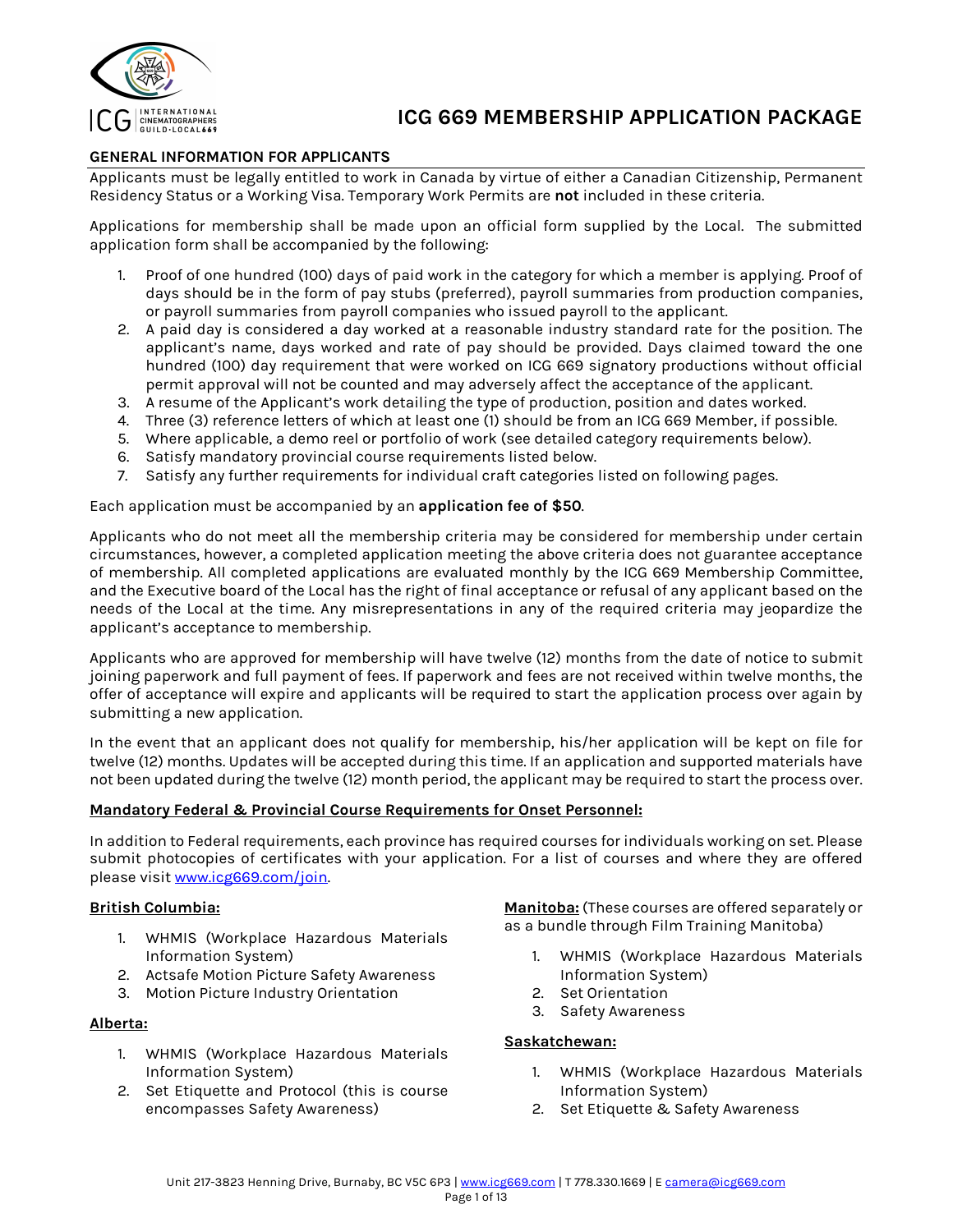

**Please Note:** Members that satisfy provincial requirements in their home province may be required to satisfy additional provincial course requirements if working in another province (ex: Alberta members working in British Columbia may be required to take Actsafe's Motion Picture Safety Awareness course in order to work onset in BC).

*Changes to our requirements may change without notice to non-members.* **If you are interested in the Camera Trainee program, DO NOT fill out this membership application form.**

**International Cinematographers Guild, Local 669 (ICG 669) is a freelance organization, not a hiring hall. Members are responsible for procuring their own work. Membership in the union does not guarantee employment but does make members eligible to work on signatory productions. Please read the following information carefully before submitting your completed application. A resume format commonly used for camera positions is included here for reference.**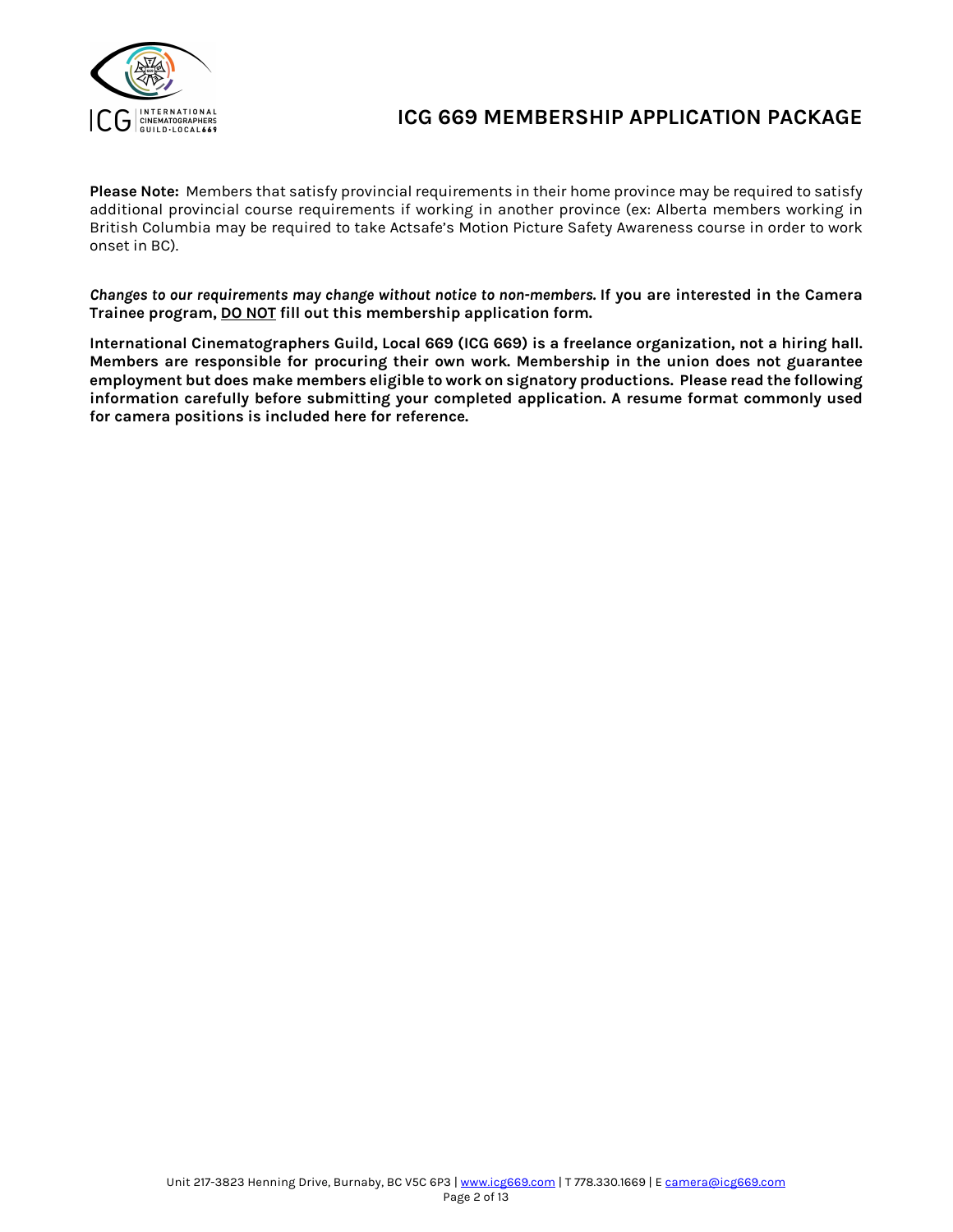

# **DIRECTOR OF PHOTOGRAPHY:**

Many of the productions that sign with ICG 669 require the Director of Photography to have Studio or Network approval. A past working relationship with Directors, Networks and/or Studios would be beneficial. Applicants may apply in one of two Classifications, Director of Photography or 2nd Unit Director or Photography.

Any candidate for membership in the Local as a Director of Photography, or 2nd Unit Director of Photography, may be called upon for an interview at the discretion of the Director of Photography Committee.

## **DIRECTOR OF PHOTOGRAPHY**

Applicants for Director of Photography will fulfill all requirements for 2nd Unit Director of Photography and, in addition to a demo reel, must provide a sample of work which contains five (5) minutes of an unaltered segment of a production on which they were credited as Director of Photography, and fulfill of one of the following:

A) Credit as Director of Photography on a minimum of six (6) series episodes (41 minutes or greater each, excluding credits and advertising) on at least two separate productions within the previous three (3) years.

OR

B) Credit as Director of Photography on a minimum of twelve (12) series episodes (20 to 40 minutes each, excluding credits and advertising) on at least two (2) separate productions within the previous three (3) years.

OR

C) A Minimum of four (4) long form/feature productions (80 minutes or longer, excluding credits and advertising) within the previous three (3) years.

OR

D) A combination of two (2) or three (3) of the above totaling six (6) hours of running time, excluding credits and advertising.

Applicants who are approved for membership may be listed on the Local's Director of Photography availability roster.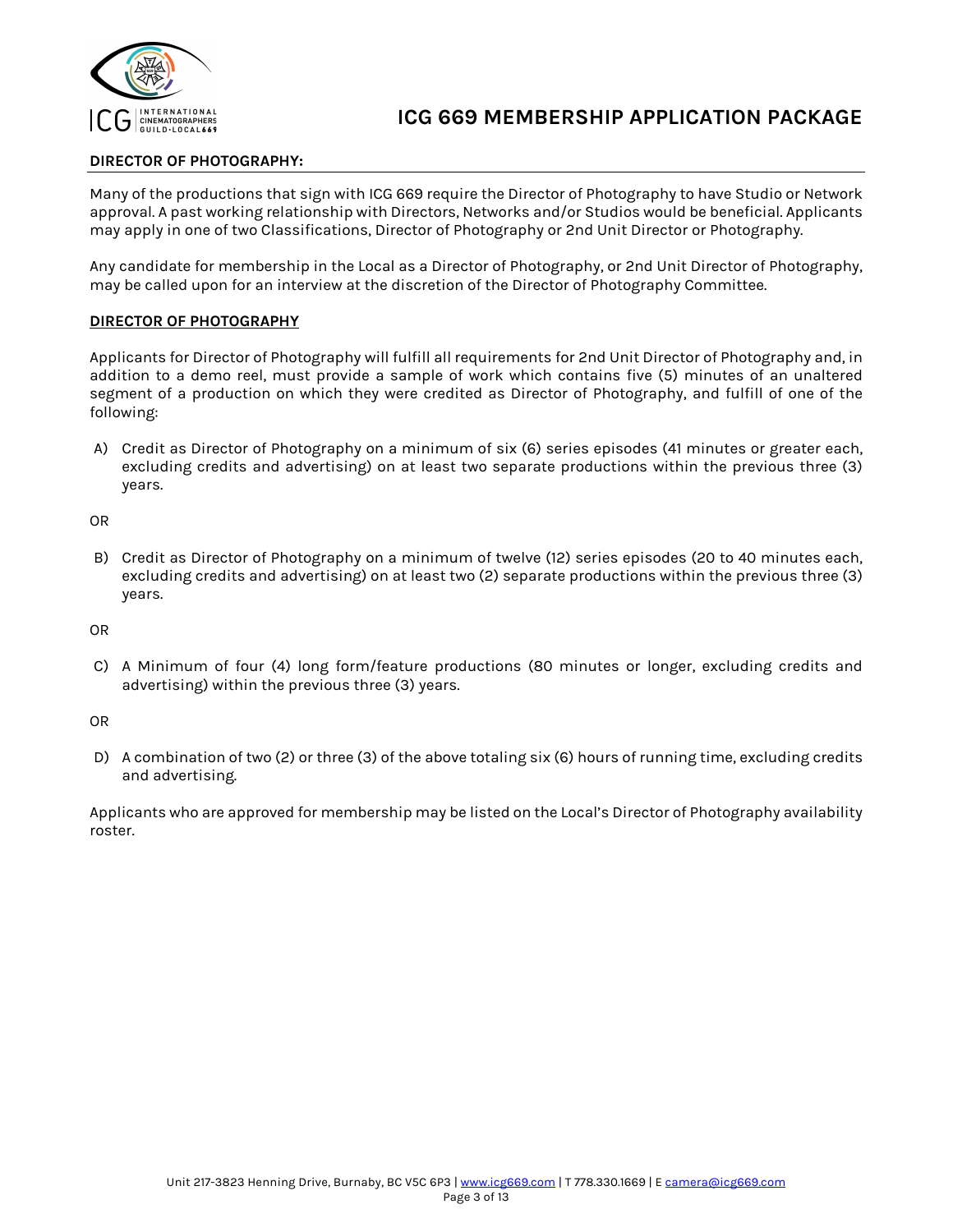

## **2nd UNIT DIRECTOR OF PHOTOGRAPHY**

Applicants not meeting the requirements for Director of Photography, but who have credits as a Director of Photography, or specialized experience with 2nd Unit work, may apply for membership as a 2nd Unit Director of Photography.

Applicants for 2nd Unit Director of Photography should:

- 1. Submit proof of a minimum of one hundred (100) verifiable paid working days within the last three (3) years with credit as a Director of Photography on long-form dramas (Features, SVOD or Television Movies, Episodic Series).
- 2. Submit a detailed resume.
- 3. Submit at least three (3) letters of recommendation from Directors of Photography, Directors or Producers that can be contacted by ICG 669. At least one (1) letter of reference should be from an ICG 669 Member, if possible, who can vouch for the applicant's abilities.
- 4. Attach a list of any industry awards or special qualifications.
- 5. Submit a sample reel of recent work over the last three (3) years.

Applicants to 2nd Unit Director of Photography who are approved may be listed on the Local's 2nd Unit Director of Photography availability roster.

Any candidate for membership in the Local as a Director of Photography or 2<sup>nd</sup> Unit Director of Photography may be called upon for an interview at the discretion of the Director of Photography Committee.

## **SUGGESTED RESUME FORMAT:**

| Name<br>Director of Photography<br>Telephone |         |                    |      |  |
|----------------------------------------------|---------|--------------------|------|--|
| <b>Features</b>                              |         |                    |      |  |
| Title                                        | Studio  | Director           | Year |  |
| <b>Television Movies</b>                     |         |                    |      |  |
| Title                                        | Network | Director           | Year |  |
| <b>Series / Situation Comedy</b>             |         |                    |      |  |
| Title                                        | Network | Number of episodes | Year |  |
| <b>Commercials</b>                           |         |                    |      |  |
| Title                                        | Client  | Director           | Year |  |
| <b>Documentaries</b>                         |         |                    |      |  |
| Title                                        | Studio  | Director           | Year |  |
|                                              |         |                    |      |  |

**List of References – Directors, Producers**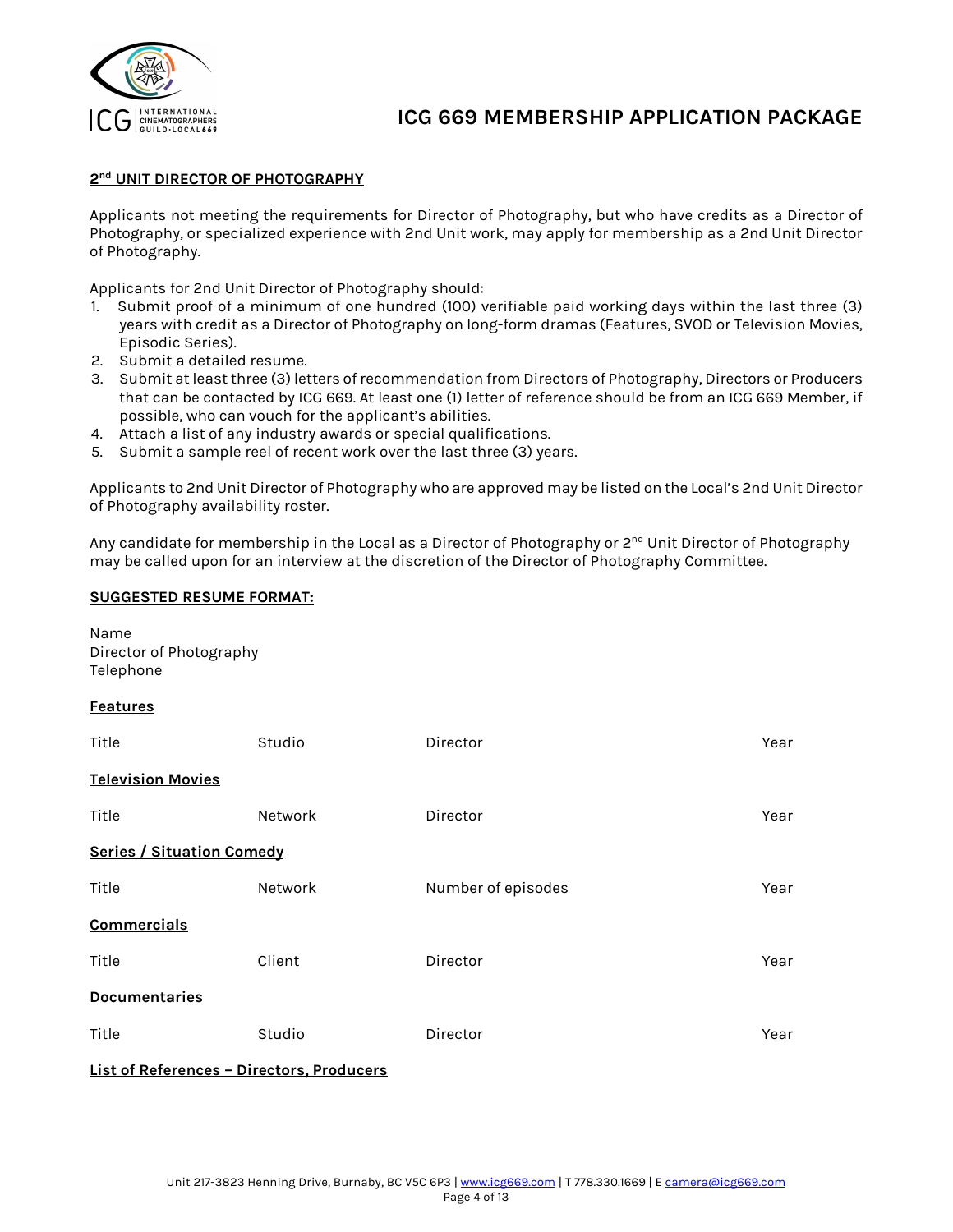

## **CAMERA OPERATOR / STEADICAM OPERATOR:**

Persons applying for membership in ICG 669 as Camera Operator should:

- 1. Submit proof of a minimum one hundred (100) verifiable paid working days over the last three (3) years as a Camera Operator on long-form dramas (Features, Television Movies, Series).
- 2. Submit a detailed resume.
- 3. Submit at least three (3) letters of recommendation from Directors of Photography, Camera Operators, Directors or Producers that we can contact. At least one (1) letter of reference should be from an ICG 669 Member who can vouch for the applicant's abilities.
- 4. Attach a list of any industry awards or special qualifications.
- 5. Submit a sample reel of your work.

Any candidate for membership in the Local as a Camera Operator may be called upon for an interview at the discretion of the Camera Operator Committee.

#### **SUGGESTED RESUME FORMAT:**

Name Camera Operator / Steadicam Operator *(if applicable)* Telephone

#### **Features**

| Title                            | Studio         | Director of Photography                                                                        |      |      | Director |
|----------------------------------|----------------|------------------------------------------------------------------------------------------------|------|------|----------|
|                                  |                | Camera designation (A, B Camera, Steadicam, 2nd Unit, 16mm/35mm/HD)                            | Year |      |          |
| <b>Television Movies</b>         |                |                                                                                                |      |      |          |
| Title                            | <b>Network</b> | Director of Photography<br>Camera designation (A, B Camera, Steadicam, 2nd Unit, 16mm/35mm/HD) | Year |      | Director |
|                                  |                |                                                                                                |      |      |          |
| <b>Series / Situation Comedy</b> |                |                                                                                                |      |      |          |
| Title                            | <b>Network</b> | Director of Photography                                                                        |      |      | Director |
| Camera designation               |                | Number of Episodes                                                                             |      | Year |          |
| <b>Commercials</b>               |                |                                                                                                |      |      |          |
| Title                            | Client         | Director of Photography                                                                        |      |      | Director |
| Camera designation               |                |                                                                                                |      |      | Year     |

#### **List of References**

**\*For UAV Drone Aerial Camera Operator Requirements please contact ICG 669 at 778-330-1669**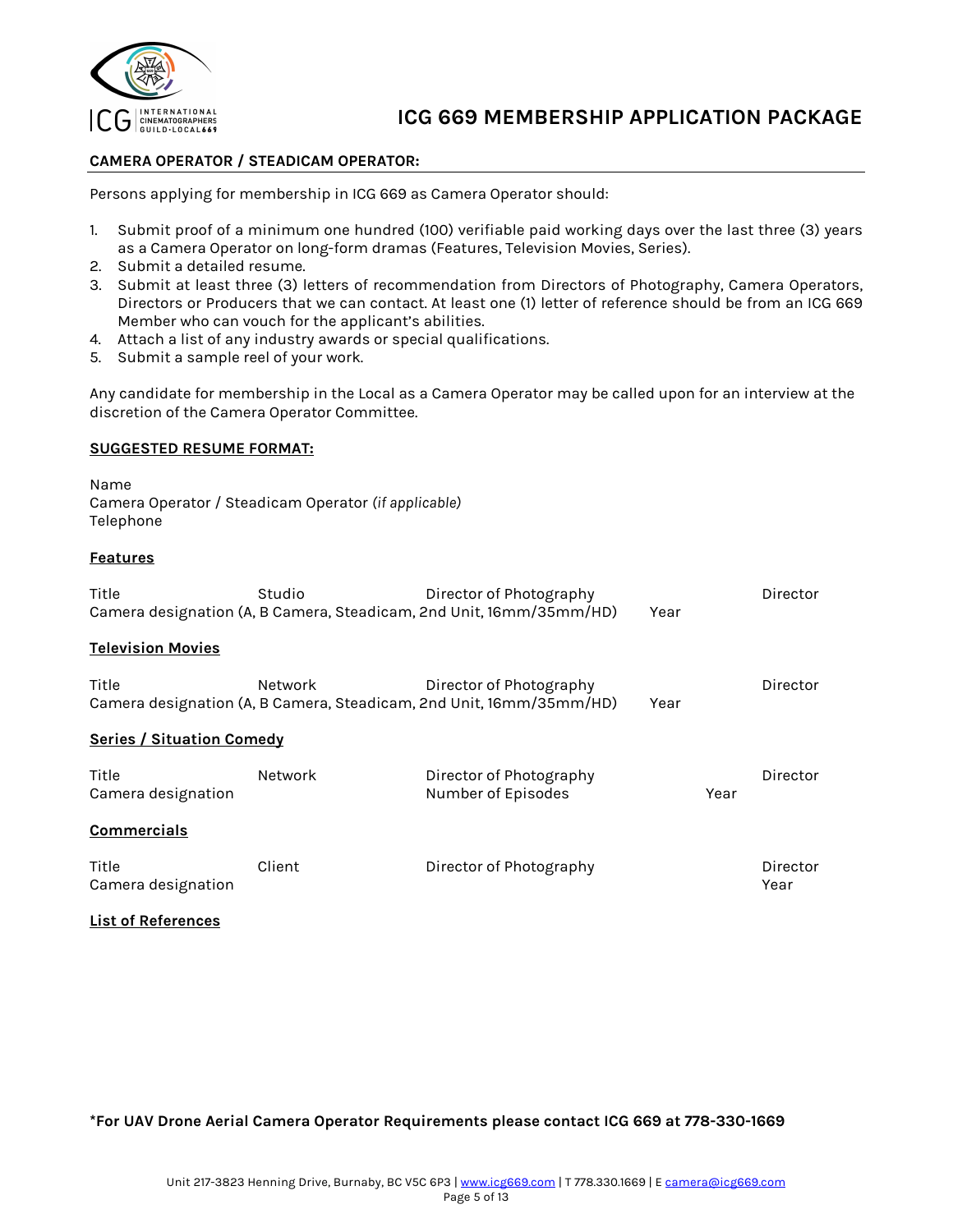

## **FIRST ASSISTANT CAMERAPERSON:**

Persons applying for membership in ICG 669 as First Assistant Cameraperson should:

- 1. Submit proof of a minimum of one hundred (100) verifiable paid working days over the last three (3) years as a First Assistant Cameraperson on long-form dramas (Features, Television Movies, Series) or equivalent.
- 2. Have working knowledge of as many types of camera used for modern motion picture photography as possible, both Film (e.g. Panaflex, Moviecam, Arriflex) and Digital (Panavision, Sony, Arri, RED, etc.).
- 3. Submit a detailed resume, listing equipment used on each job.
- 4. Submit at least three (3) letters of recommendation from Directors of Photography, Camera Operators, First Assistant Camerapersons, Directors or Producers that we can contact. At least one (1) letter of reference should be from an ICG 669 Member who can vouch for the applicant's abilities.

Any candidate for membership in the Local as a First Assistant Cameraperson may be called upon for an interview at the discretion of the First Assistant Cameraperson Committee.

#### **SUGGESTED RESUME FORMAT:**

Name First Assistant Cameraperson Telephone

## **Features**

| Title                    | Studio <b>computer</b> control<br>Camera designation (A, B Camera, Steadicam, 2nd Unit)<br>Camera equipment (16mm/35mm/HD, make, model) | Director of Photography |                    | Year |
|--------------------------|-----------------------------------------------------------------------------------------------------------------------------------------|-------------------------|--------------------|------|
| <b>Television Movies</b> |                                                                                                                                         |                         |                    |      |
| Title                    | Network<br>Camera designation (A, B Camera, Steadicam, 2nd Unit)<br>Camera equipment (16mm/35mm/HD, make, model)                        | Director of Photography |                    | Year |
| <b>Series</b>            |                                                                                                                                         |                         |                    |      |
| Title                    | Network <b>Network</b><br>Camera designation (A, B Camera, Steadicam, 2nd Unit)<br>Camera equipment (16mm/35mm/HD, make, model)         | Director of Photography | Number of Episodes | Year |
| <b>Commercials</b>       |                                                                                                                                         |                         |                    |      |
| Title                    | Client<br>Camera equipment (16mm/35mm/HD, make, model)                                                                                  | Director of Photography |                    | Year |

#### **List of References**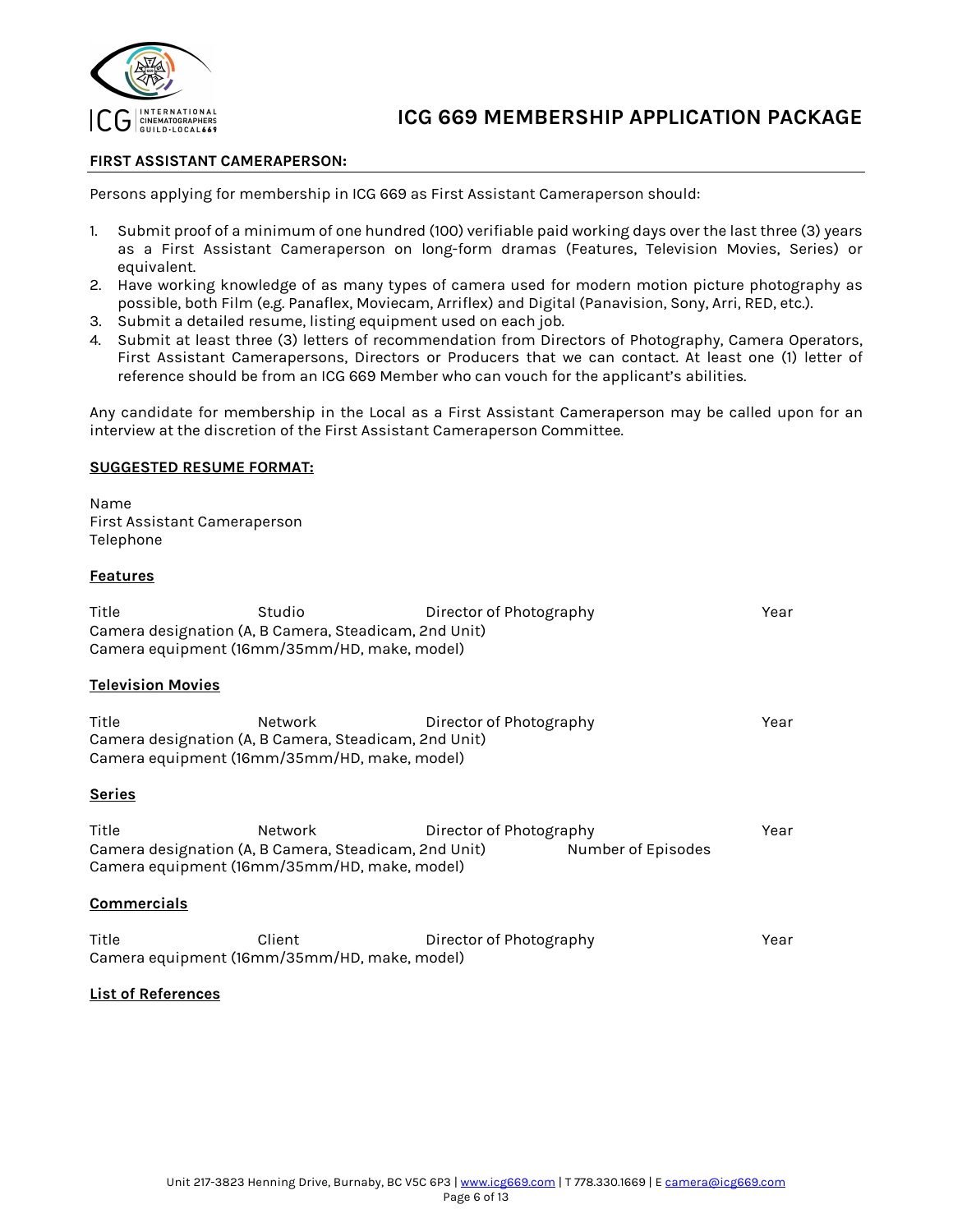

## **SECOND ASSISTANT CAMERAPERSON:**

Persons applying for membership in ICG 669 as Second Assistant Cameraperson should:

- 1. Submit proof of a minimum of one hundred (100) verifiable paid working days over the last three (3) years as a Second Assistant Cameraperson on long-form dramas (Features, Television Movies, Series) or equivalent, or have successfully completed the Local 669 Camera Trainee Program.
- 2. Have experience working with as many types of camera packages used for modern motion picture photography as possible, both Film (e.g. Panaflex, Moviecam, Arriflex) and Digital (Panavision, Sony, Arriflex, Red, etc.).
- 3. Have experience managing film stock and loading film magazines for as many types of film camera packages as possible.
- 4. Have experience working with as many digital camera package on-set workflows as possible.
- 5. Submit a detailed resume, listing equipment used on each job.
- 1. Submit at least three (3) letters of recommendation from First Assistant Camerapersons. At least one (1) letter of reference should be from an ICG 669 Member who can vouch for the applicant's abilities.

Any candidate for membership in the Local as a Second Assistant Cameraperson may be called upon for an interview at the discretion of the Second Assistant Cameraperson Committee.

*\*Please note that currently all applicants are required to take a written exam for the Second Assistant Cameraperson category, with a score of %85 or higher to accompany their application. This requirement is at the discretion of the Second Assistant Cameraperson Committee and can be changed at any time without notice to applicants.*

## **SUGGESTED RESUME FORMAT:**

Name Second Assistant Cameraperson Telephone

| <b>Features</b>                            |                                                        |                         |                    |                    |
|--------------------------------------------|--------------------------------------------------------|-------------------------|--------------------|--------------------|
| Title                                      | Studio                                                 | Director of Photography |                    | 1 <sup>st</sup> AC |
| Camera designation (A, B Camera, 2nd Unit) |                                                        |                         | Year               |                    |
|                                            | Camera equipment (16mm/35mm/HD, make, model)           |                         |                    |                    |
| <b>Television Movies</b>                   |                                                        |                         |                    |                    |
| Title                                      | Network                                                | Director of Photography |                    | 1 <sup>st</sup> AC |
| Camera designation (A, B Camera, 2nd Unit) |                                                        |                         | Year               |                    |
|                                            | Camera equipment (16mm/35mm/HD, make, model)           |                         |                    |                    |
|                                            |                                                        |                         |                    |                    |
| <b>Series</b>                              |                                                        |                         |                    |                    |
| Title                                      |                                                        |                         |                    |                    |
|                                            | Network                                                | Director of Photography |                    | 1 <sup>st</sup> AC |
| Camera designation (A, B Camera, 2nd Unit) |                                                        |                         | Year               |                    |
|                                            | Camera equipment (16mm/35mm/HD, make, model)           |                         | Number of Episodes |                    |
|                                            |                                                        |                         |                    |                    |
| <b>Commercials</b>                         |                                                        |                         |                    |                    |
| Title                                      | Client<br>Camera equipment (16mm/35mm/HD, make, model) | Director of Photography | Year               | 1 <sup>st</sup> AC |

## **List of References**

**\*For UAV Drone Aerial Camera Assistant Requirements please contact ICG 669 at 778-330-1669**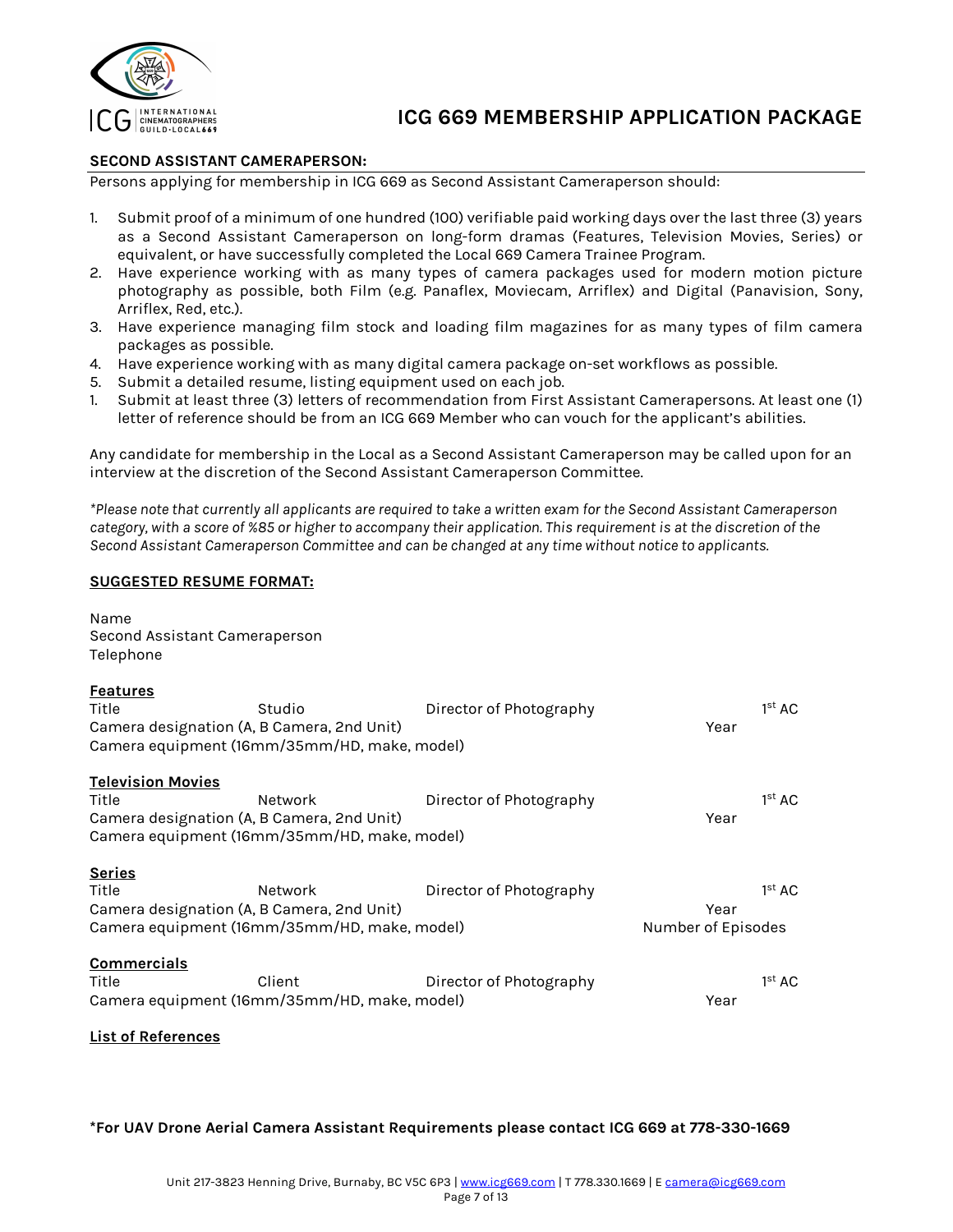

## **STILLS PHOTOGRAPHER:**

Applicants are expected to be professional photographers with published work that has been purchased by professional Photo Editors at the time of application submission. Your application should reflect professional standards in photography, business practices and ethics.

Applicants are expected to own a professional kit:

Minimum 2 professional digital camera bodies, fast prime lenses and set of zooms, at least one sound blimp, flash, laptop and hard drive to have available on set every day. Additional equipment includes desktop computer, back up system, lights, printers, etc.

The photographer must have comprehensive knowledge of lighting and be able to create specific lighting setup as requested by photo editors and art directors; including the ability to shoot action under very low lighting conditions. Full knowledge of digital process, shooting RAW files, conversions and post production.

Please submit a variety of work in your portfolio, examples:

- 1. Interior and exterior sets
- 2. Surveillance photography (with super long lenses)
- 3. Big action scenes, explosions etc.
- 4. Car scenes, stunts etc.
- 5. Forensic
- 6. Aerial
- 7. Crime scene
- 8. Mug shots
- 9. Behind the scenes
- 1. You must acquire a minimum of one hundred (100) verifiable paid Unit Stills days as the official Unit Stills Photographer.
	- PLEASE NOTE: 100 days are Unit Stills days on dramatic projects for broadcast, video on demand, or theatrical release. (We do not accept music videos, PSAs, commercials, prop photo shoots, gallery shoots, prep or post shooting days).
- 2. Submit 3 letters of recommendation from relevant professionals such as Publicists, Photo Editors or Producers who have worked directly with you. Their contact info must be included.
- 3. Hard copy portfolios must be made available at the IATSE office for 30 days. Alternatively, online portfolios will be accepted. Applicant recommendations will be made to the Executive Board by the Stills Committee upon review. Please note, we do not make appointments for portfolio reviews.

Portfolio, hard copy and/or website. Your portfolio should include:

- Unit Stills work:
- Gallery work or Studio work
- Previous professional work as a photographer
- Your Bio or (About Me page if online).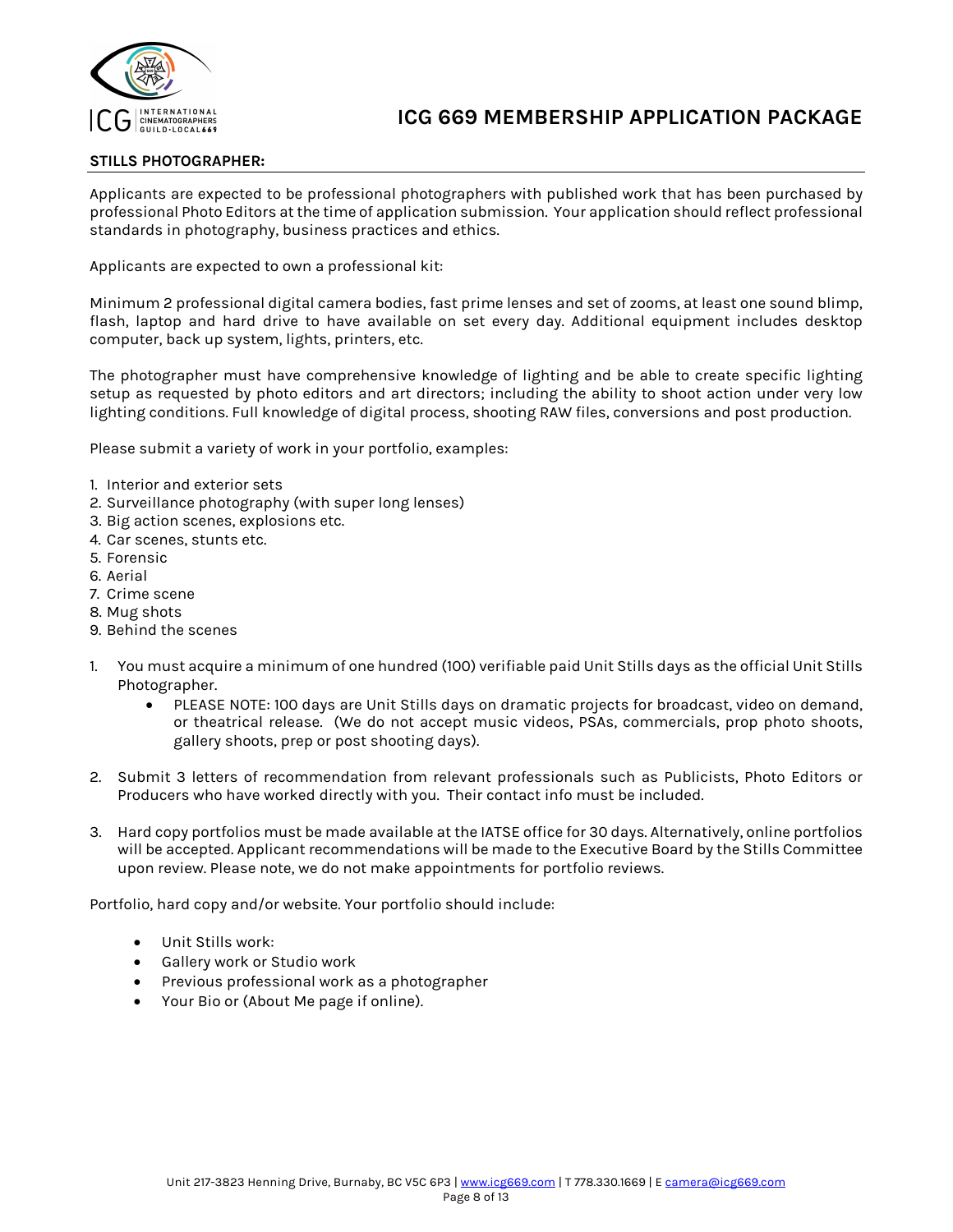

## **ELECTRONIC CAMERAPERSON (EPK):**

Persons applying for membership in ICG 669 as EPK Cameraperson should:

- 1. Submit proof of one hundred (100) verifiable paid working days as an EPK Cameraperson.
- 2. Have working knowledge of the setup and operation of High Definition, Digital Beta and Beta SP Cameras and other associated professional electronic equipment.
- 3. Have proficiency in interview setup and lighting.
- 4. Submit a detailed resume.
- 5. Submit at least three (3) letters of recommendation from Publicists, Producers, or other related industry professionals that we can contact.
- 6. Attach a list of any industry awards or special qualifications.
- 7. Submit a sample reel of your work.

Any candidate for membership in the Local as an EPK Cameraperson may be called upon for an interview at the discretion of the Motion Picture Video Services Committee.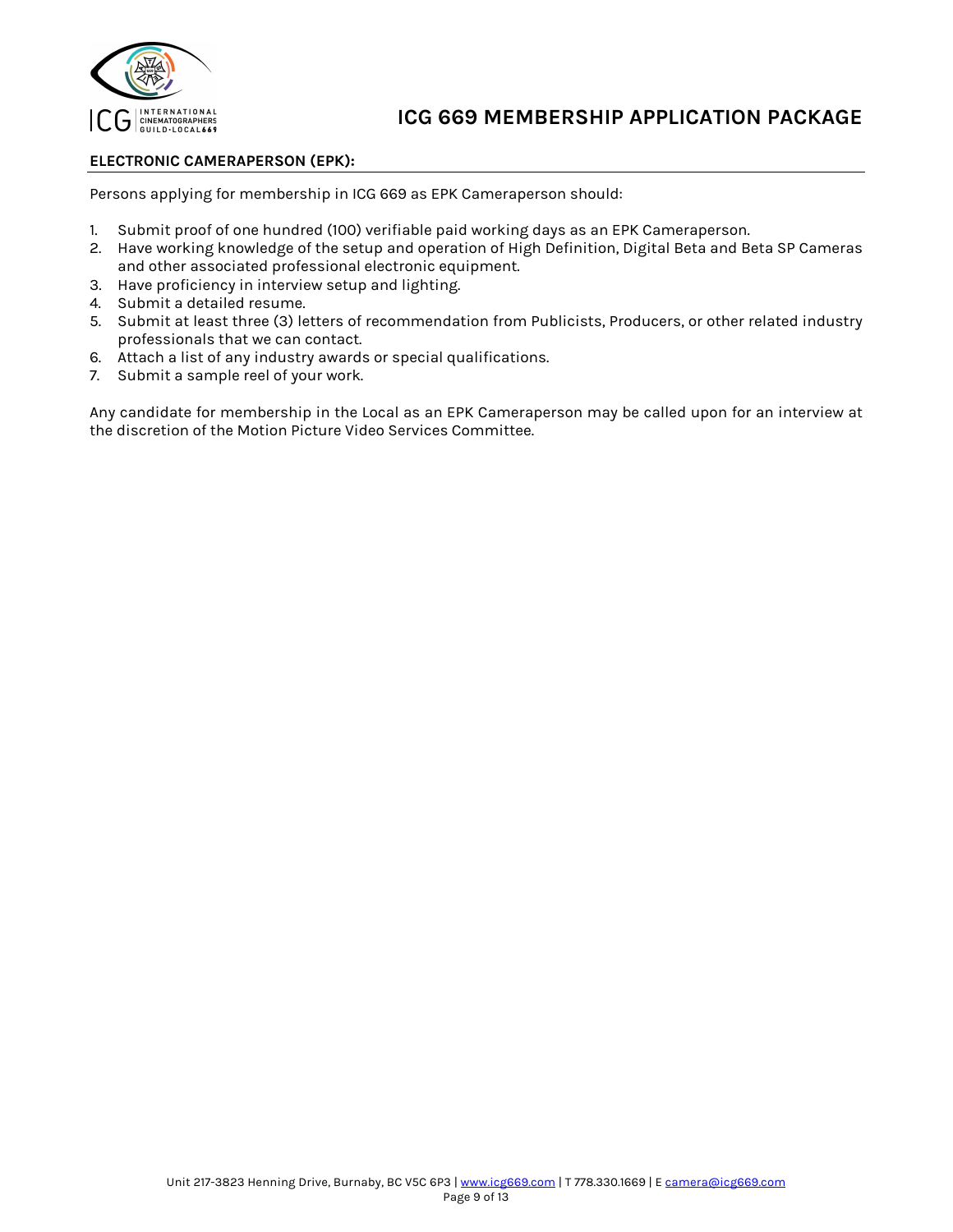

## **MOTION PICTURE VIDEO COORDINATOR / OPERATOR:**

Persons applying for membership in ICG 669 as MPV Coordinator/Operator should:

- 1. Submit proof of a minimum of one hundred (100) verifiable paid working days as a MPV Coordinator/Operator on long-form dramas (Features, Television Movies, Series) or equivalent.
- 2. Be able to coordinate Motion Picture Technical Services as related to video assist recording and playback, computer playback and other on-set media operations.
- 3. Be able to liaise with the various motion picture departments including Production, Camera, Sound, Art, and Set Decorating Departments concerning the motion picture recording, playback, and electronic picture generation requirements.
- 4. Be able to operate and supervise the operation of motion picture video assist recording and playback systems, outputting to one or more monitors.
- 5. Be able to coordinate and incorporate visual effects requirements, such as chroma key and match framing requirements.
- 6. Be able to operate and supervise the operation and installation of on-screen computer-based 24FPS and 30FPS playback systems, including both the hardware and software requirements, outputting to one or more monitors or projection devices to be recorded by motion picture cameras.
- 7. Be able to correctly adjust line-up, color and exposure levels of televisions, monitors, projection devices, etc, for motion picture photography.
- 8. Be able to synchronize motion picture cameras to video playback systems.
- 9. Be able to coordinate and operate electronic equipment, including video cameras and other imaging or recording devices, used in conjunction with a live feed to a Television, monitor or projection device required for motion picture photography or to be recorded for subsequent playback.
- 10. Submit a detailed resume, listing equipment used on each job.
- 11. Submit at least three (3) letters of recommendation from industry peers that we can contact, preferably IATSE members. At least one (1) letter of reference should be from an ICG 669 Member who can vouch for the applicant's abilities.

Any candidate for membership in the Local as a MPV Coordinator/Operator may be called upon for an interview at the discretion of the Motion Picture Video Services Committee.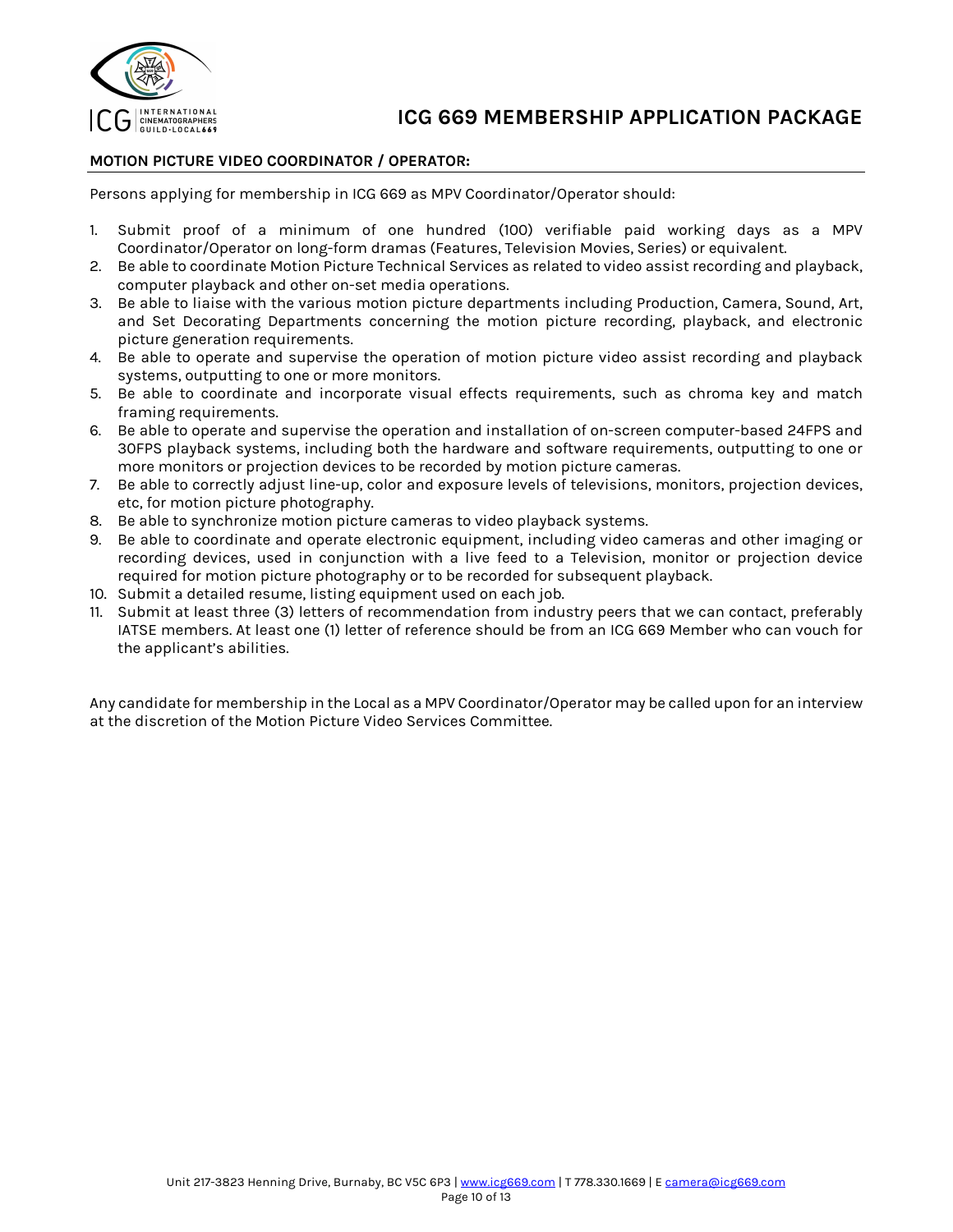

## **MOTION PICTURE VIDEO ASSISTANT:**

Persons applying for membership in ICG 669 as MPV Assistant should:

- 1. Submit proof of a minimum of one hundred (100) verifiable paid working days as a MPV Assistant on longform dramas (Features, Television Movies, Series) or equivalent.
- 2. Have experience assisting MPV Coordinator/Operators in the setup and operation of Motion Picture Technical Services as related to video assist recording and playback, computer playback and other on-set media operations.
- 3. Be able to perform basic setup of monitors, recording and playback equipment.
- 4. Be able to wire-in motion picture cameras to video assist recording systems.
- 5. Be able to operate simple motion picture video assist recording and playback systems, outputting to up to two monitors.
- 6. Have experience assisting in the operation and installation of on-screen computer-based 24FPS and 30FPS playback systems, outputting to one or more monitors or projection devices to be recorded by motion picture cameras.
- 7. Have experience assisting in the operation and installation of electronic equipment, including video cameras and other imaging or recording devices, used in conjunction with a live feed to a Television, monitor or projection device required for motion picture photography or to be recorded for subsequent playback.
- 8. Submit a detailed resume, listing equipment used on each job.
- 9. Submit at least three (3) letters of recommendation from MPV Coordinator/Operators that we can contact, preferably IATSE members. At least one (1) letter of reference should be from an ICG 669 Member who can vouch for the applicant's abilities.

Any candidate for membership in the Local as a MPV Assistant may be called upon for an interview at the discretion of the Motion Picture Video Services Committee. Equivalent experience for the above may be submitted and will be considered by the Committee.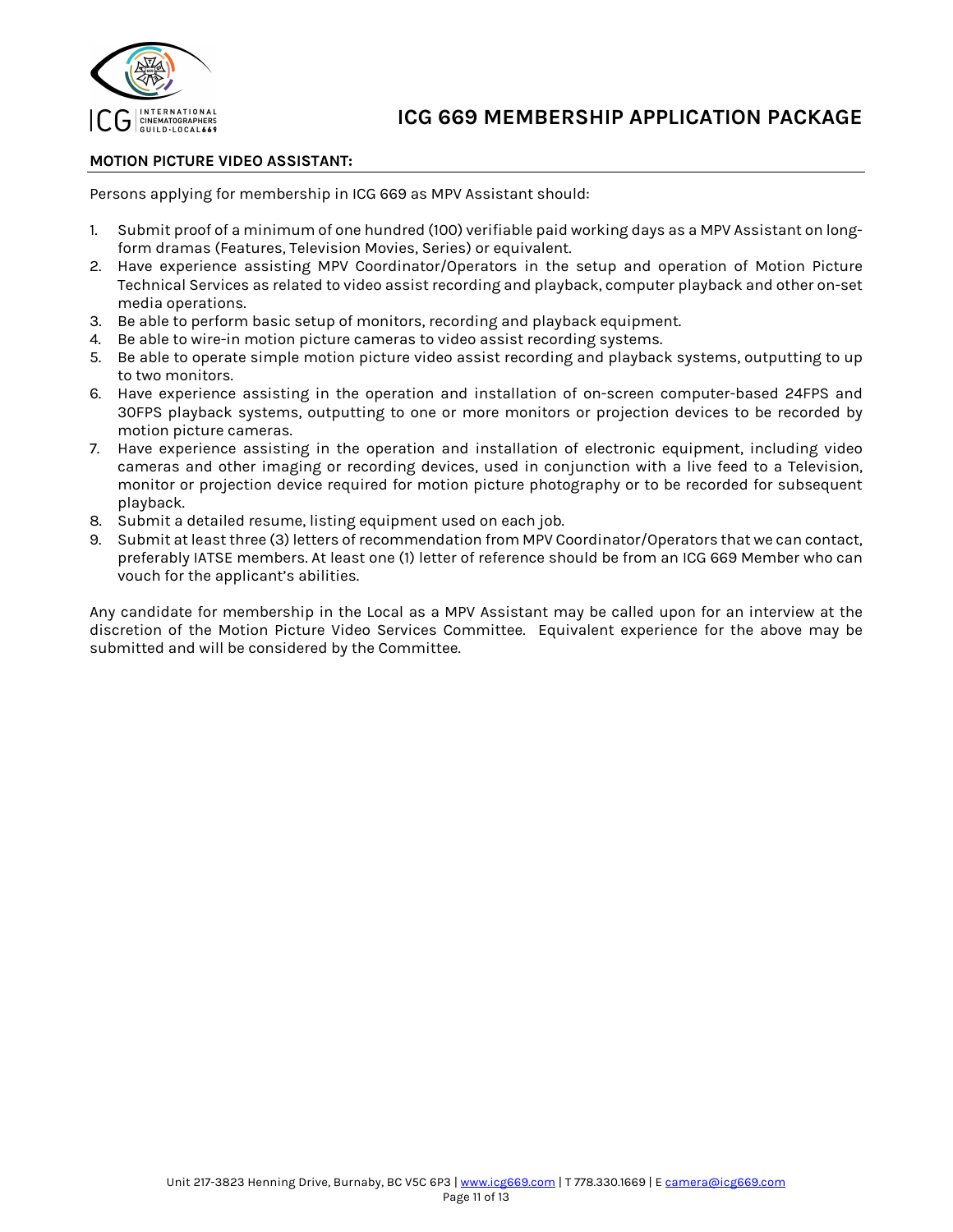

## **PUBLICIST**

## **SENIOR PUBLICIST**

In addition to the general requirements, Senior Publicist applicants must have:

- 1. Proof of a minimum of one hundred (100) verifiable paid working days over at least four (4) shows working on Feature Films, TV Movies or TV Series as a publicist.
- 2. A detailed resume with list of projects outlining roles and responsibilities. Projects listed must be within a five-year period of application.
- 3. An introductory cover letter.
- 4. Three writing samples of publicity-related content created on the projects listed on resume such as press releases, press kits, production memos, etc.
- 5. Possess a degree or diploma in film studies, journalism or communications/public relations and/or provide evidence of employment in one of those fields for a period of no less than two (2) years.

#### **JUNIOR PUBLICIST**

A Junior Publicist may only be employed under the supervision of a Senior Publicist. They may not apply to upgrade to Senior Publicist until completion of 100 days, three (3) Feature Films, TV Movies or TV Series Seasons. Applications for upgrading must be accompanied by recommendations from the Senior Publicist and/or other supervisor under who the work was performed. Please contact ICG 669 for more details: camera@icg669.com or (778) 330-1669.

**Please note:** All Junior Unit Publicist applications are closed until further notice.